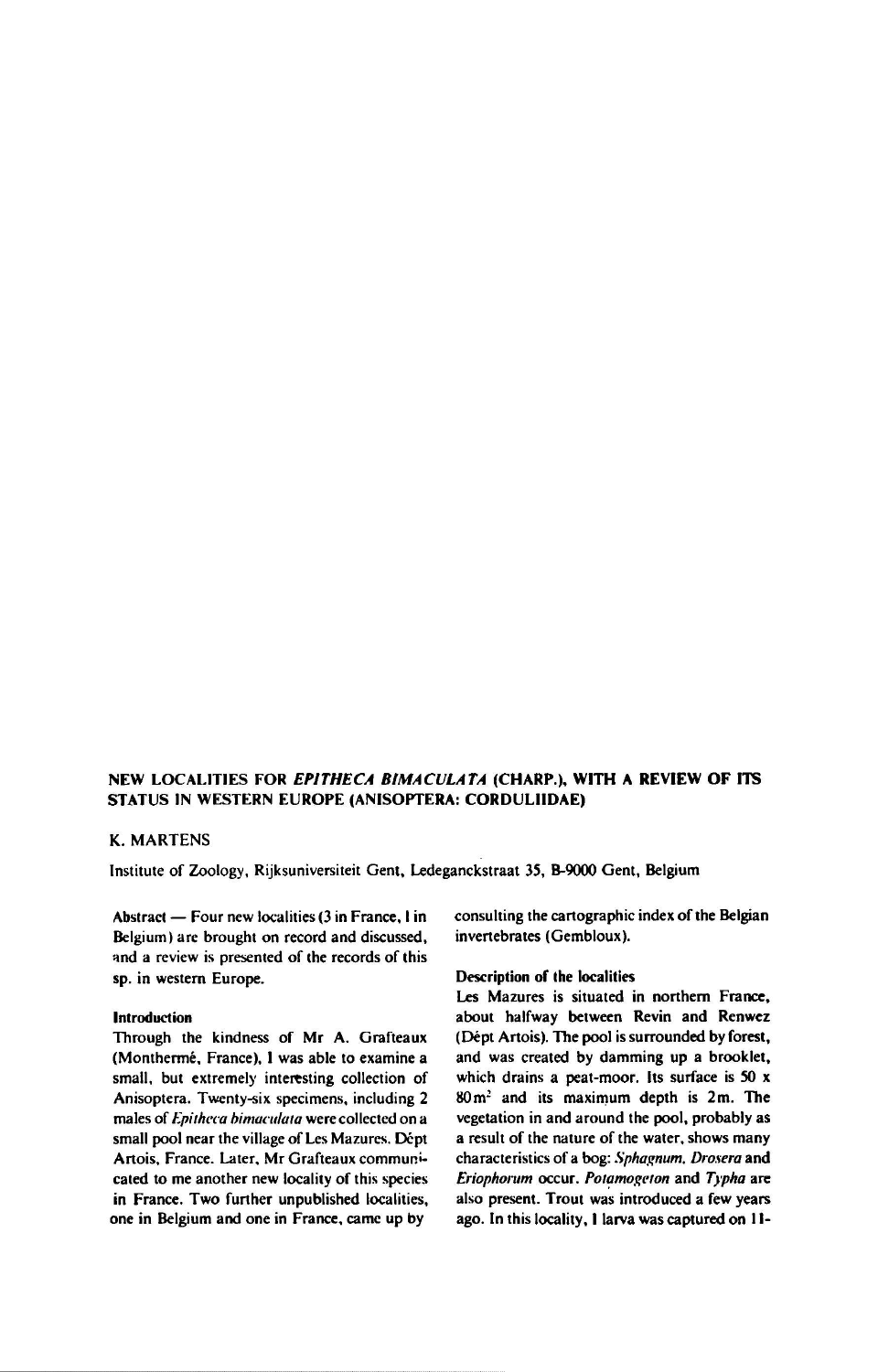V-1972 yielding a male on 25-V-1972. Anotner male was captured on I7-V1-I973. It is not known whether the species is still present here today. Other species taken here between <sup>1967</sup> and <sup>1979</sup> are: Aeshna affinis, A. juncea, Anax imperator, Cordulia aenea, Somatochlora metallica, Libellula depressa, L. quadrimaculata. Orthetrum cancellatum, Sympetrum danae, S. flaveolum and S. meridionale.

The female from Chatel de Neuvre (Dépt Allier) was captured on 4-VI-1972. The specimen is deposited in the collection of the University of Gembloux. There are no further details available about this capture.

A teneral female was taken by Mr A. Grafteaux on 13-VI-1972 along the border of the river Maas, near the city of Charlesville- -Mezieres, northern France. The specimen was not preserved.

A fourth new locality is due to Mr L. Verlinden (Antwerp, Belgium), who provided a description of the area. An adult old male was

| Country            | Үсаг       | Locality                                                          | References                |
|--------------------|------------|-------------------------------------------------------------------|---------------------------|
| Belgium            | 1828       | Campine (Flanders)                                                | <b>SELYS. 1888</b>        |
|                    | 1841, 1842 | Rouge-Cloitre                                                     | <b>SELYS. 1888</b>        |
|                    | 1850       | Longchamps-s-Geer                                                 | <b>SELYS. 1888</b>        |
|                    | 1914, 1915 | Lake Donk (Flanders)                                              | ROUSSEAU, 1919            |
|                    | 1980       | Brecht (Antwerp)                                                  | this paper                |
| France             | 7          | Besancon (Jura)                                                   | DEGRANGE & SEASSAU, 1974  |
|                    | 1965       | Commelles (Isère)                                                 | DEGRANGE & SEASSAU, 1974  |
|                    | 1971       | Jura (Doubs, Loue, Cuisance)                                      | VERNEAUX, 1972            |
|                    | 1972       | Chatel de Neuvre                                                  | this paper                |
|                    | 1972       | <b>Charlesvilles-Mezières</b>                                     | this paper                |
|                    |            | 1972, 1973 Les Mazures                                            | this paper                |
| Germany            | ?          | Schleswig-Holstein                                                |                           |
|                    |            | (20 captures before 1950)                                         | SCHMIDT, 1975             |
|                    | ʻ.         | Baden-Württemberg                                                 |                           |
|                    |            | (2 localities)                                                    | <b>GERKEN, 1980</b>       |
|                    | ?          | Baden-Württemberg                                                 |                           |
|                    |            | (3 recent localities)                                             | LOHMANN, 1980             |
|                    | ?          | Nordrhein-Westfalen                                               |                           |
|                    |            | (1 recent locality)                                               | LOHMANN, 1980             |
|                    | 7          | Schleswig-Holstein                                                |                           |
|                    |            | (1 recent locality)                                               | LOHMANN. 1980             |
| ltaly              | ?          | Trentino (3 localities,                                           |                           |
|                    |            | before 1869)                                                      | <b>AUSSERER, 1869</b>     |
|                    | 1906(?)    | Veronese (Lago di Garda)                                          | cf. CONCI & NIELSEN, 1956 |
| Luxembourg         | 1951-1960  | Echternach (Alferweiher)                                          | HOFFMANN. 1960            |
|                    | 1951-1960  | <b>Scheidhof</b>                                                  | HOFFMANN, 1960            |
|                    | 1951-1960  | Schoenfels (Mamer)                                                | HOFFMANN, 1960            |
| <b>Netherlands</b> | 1822       | Arnhem                                                            | <b>SELYS. 1888</b>        |
|                    | 18??       | Roermond                                                          | <b>SELYS. 1888</b>        |
| Switzerland        | ņ          | Zürich                                                            | <b>SELYS. 1888</b>        |
|                    | 1975       | 1922, 1925 Lobsigensee nr Aarberg<br>Jura (Lac Ter, Lac de Lussy, | <b>ROBERT, 1958</b>       |
|                    |            | Lac des Taillères).                                               | <b>DUFOUR, 1978</b>       |

Table I - Records of Epitheca bimaculata in western Europe